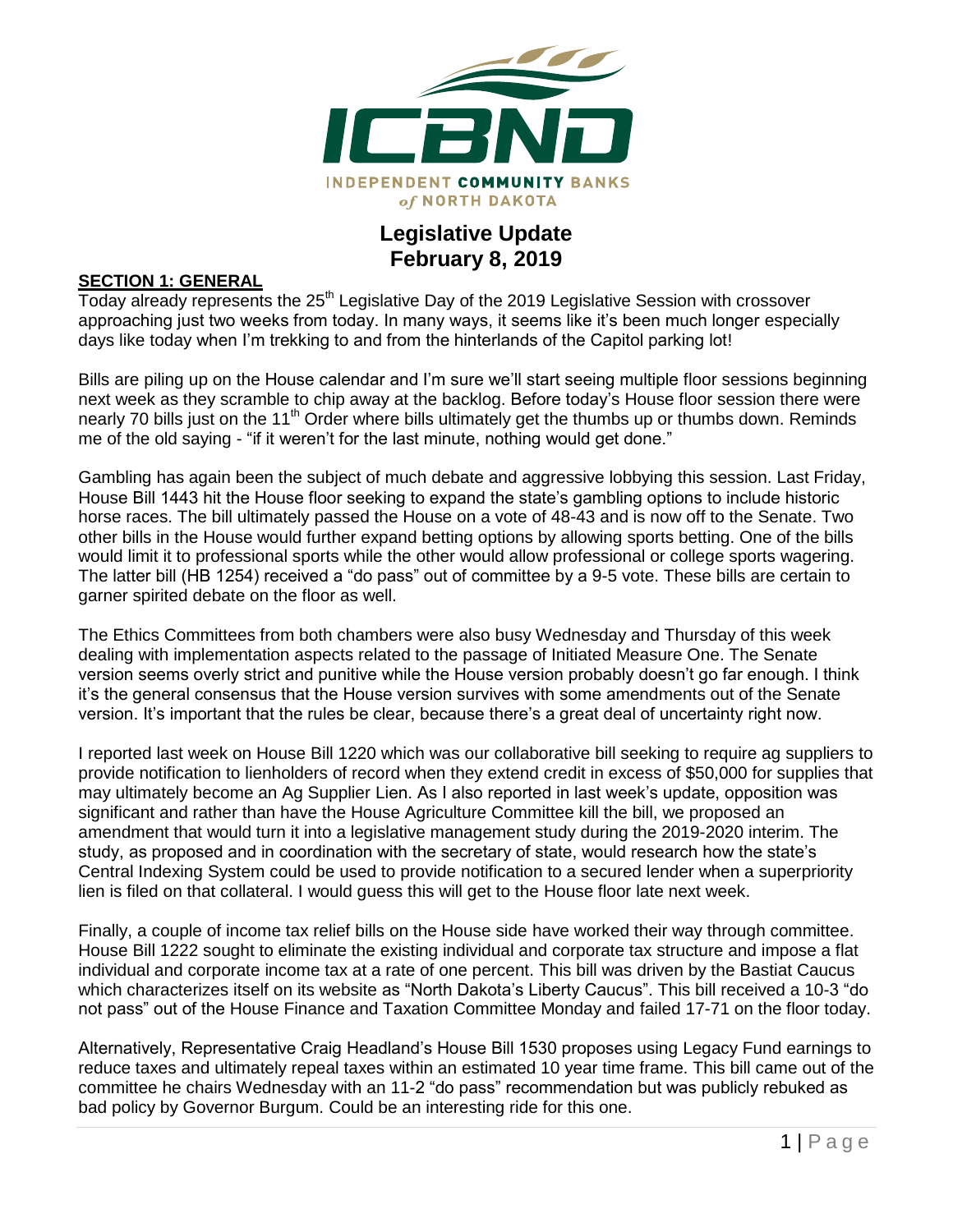## **SECTION 2: BILL UPDATES FROM ICBND "PRIORITY" TRACKING LIST**

**SB 2130** – sought an interim study relating to state agency fees. It was amended to include coordination with the state auditor and passed on the Senate floor Tuesday by a vote of 42-4.

**SB 2296** – relates to BND's loan guarantee program and would increase the amount that could be transferred from the strategic investment and improvements fund to the guarantee reserve fund by \$25 million taking the total to \$50 million. The bill passed the Senate 45-1 on Tuesday and is already on the committee schedule in the House Monday morning.

**HB 1008** – is DFI's budget bill and was voted out of House Appropriations yesterday with a 21-0 "do pass" recommendation. The amended bill closely resembled the governor's proposed budget and restored the additional FTE that was requested by the department to focus on money transmitter supervision and oversight.

**HB 1165** – seeks to create state law applications to zoning issues when structures are damaged beyond 50 percent of its value. The bill was heard in the House Political Subdivisions Committee late yesterday morning. ICBND has not taken an official stance on this, but after hearing the testimony it seems that local authority over these circumstances makes more sense. City representatives from West Fargo and Grand Forks testified against the bill. The committee has not acted yet.

**HB 1467** – seeks to move the authority over grain, grain buyers, warehousing, deposits and warehousemen from the public service commission to the ag commissioner. Apparently, 38 other states place this responsibility in the ag department and the department seems eager to accept the authority. The bill passed unanimously out of the House Ag Committee and was rereferred to House Appropriations.

**HB 1485** – is a data privacy bill being pushed by Representative Jim Kasper on behalf of Microsoft. While it's characterized by supporters as a way to deal with public mistrust in technology, business groups including ICBND have created a coalition in opposition stating such a bill would hamper North Dakota's economy, impose regulations far outside the national mainstream and frustrate consumers. Our stance is that there should be one set of privacy rules developed from federal legislation. The original bill language was inspired by legislation enacted in California last year but, via amendment in the House IBL Committee Wednesday, now more closely resembles legislation that is being contemplated in Washington. The bill will be heard again in committee on Tuesday morning.

**HB 1494** – was originally drafted to require BND to charge market interest rates for certain loans. We opposed the bill because of the effects it could have to the bank's farm loan programs. It was ultimately amended to only apply to political subdivisions that are taxing districts and only if that political subdivision applies additional taxes, specials or other relevant utility fees. It ultimately met its demise Wednesday in the House by a vote of 6-86.

**HB 1509** – would require businesses with 50 or more employees (optional for 50 or less) to participate in a program where employees and employers would contribute 2 cents each per \$10 in wages to a paid family leave fund. Legacy Fund earnings would initially be tapped to kickstart the fund. As drafted, the program would offer up to 12 weeks of coverage per year and 66 percent of wages capped at \$4000 per month. The program would extend to employees who work at least 25 hours per week. ICBND opposed this bill and it received a 9-3 "do not pass" recommendation out of committee and ultimately died on the House Floor by a vote of 17-75 on Tuesday.

**SCR 4006** – is a concurrent resolution designating February 25, 2019 as "Bank of North Dakota Day" recognizing BND's 100<sup>th</sup> anniversary. It received a unanimous "do pass" from Senate Industry, Business and Labor Committee last week and was adopted by the Senate on Monday.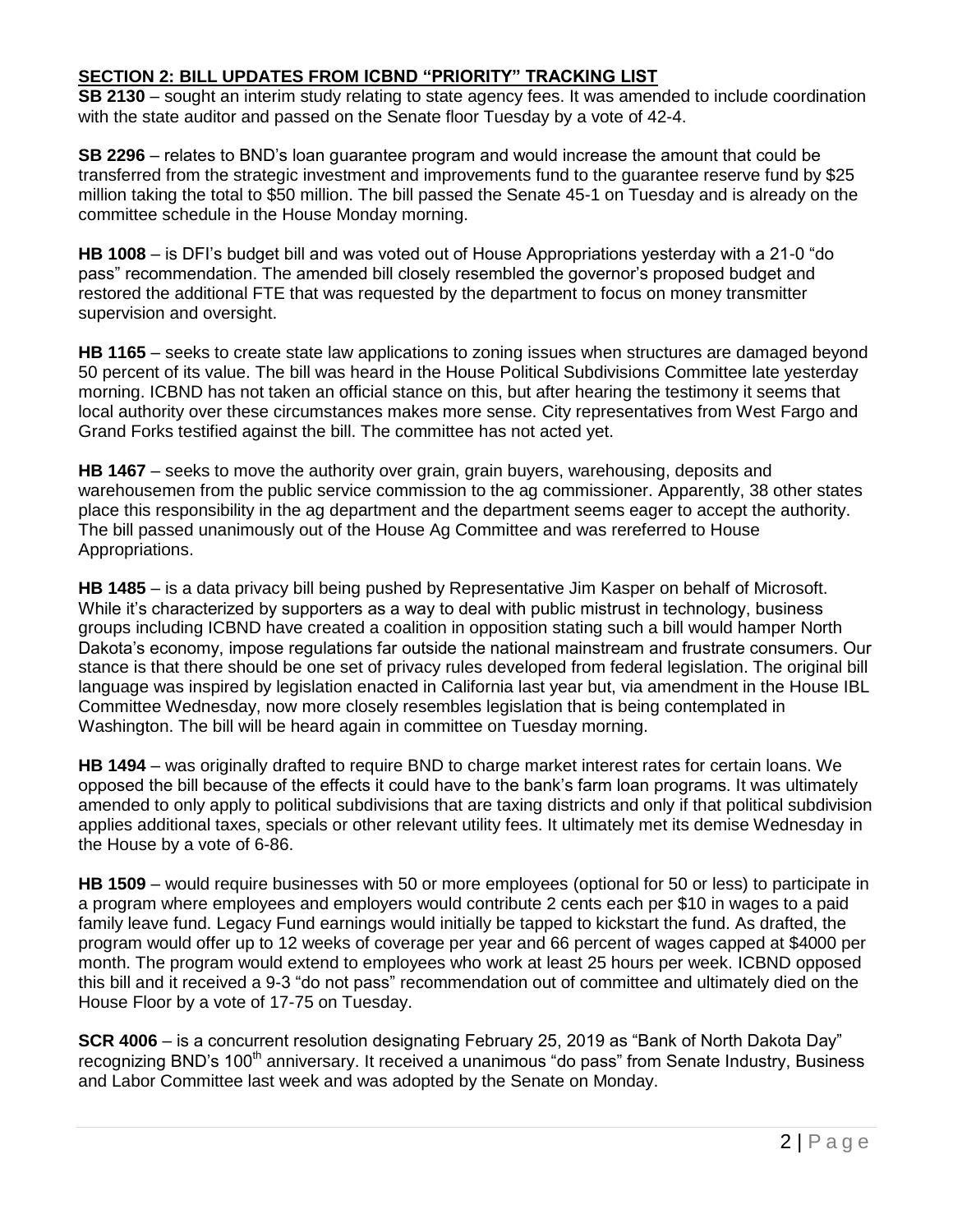### **SECTION 3: BILL HEARINGS NEXT WEEK**

| Date and<br><b>Time</b> | <b>Bill</b><br><b>Number</b> | <b>Short Title</b>                                                                                                                                                                                                                                                                                                                                                                                                                                                                                                          | <b>Committee</b>                       |
|-------------------------|------------------------------|-----------------------------------------------------------------------------------------------------------------------------------------------------------------------------------------------------------------------------------------------------------------------------------------------------------------------------------------------------------------------------------------------------------------------------------------------------------------------------------------------------------------------------|----------------------------------------|
| 02/11/2019<br>09:00     | <b>HB 1441</b>               | Relating to prohibition of discrimination on the basis of sexual<br>orientation.                                                                                                                                                                                                                                                                                                                                                                                                                                            | House Human<br>Services                |
| 02/11/2019<br>10:30     | <b>SB 2296</b>               | Relating to the Bank of North Dakota loan guarantee program.                                                                                                                                                                                                                                                                                                                                                                                                                                                                | <b>Senate</b><br><b>Appropriations</b> |
| 02/11/2019<br>10:30     | <b>SB 2205</b>               | Relating to abandoned property relating to foreclosure of real estate.                                                                                                                                                                                                                                                                                                                                                                                                                                                      | <b>Senate IBL</b>                      |
| 02/12/2019<br>09:00     | <b>HB 1485</b>               | Relating to protection against the disclosure of personal information;<br>and to provide a penalty.                                                                                                                                                                                                                                                                                                                                                                                                                         | <b>House IBL</b>                       |
| 02/12/2019<br>09:00     | <b>HB 1448</b>               | Relating to exclusion of people from coverage of automobile<br>insurance.                                                                                                                                                                                                                                                                                                                                                                                                                                                   | House IBL                              |
| 02/12/2019<br>09:30     | <b>HB 1110</b>               | Relating to the adoption of the Revised Uniform Law on Notarial Acts.                                                                                                                                                                                                                                                                                                                                                                                                                                                       | <b>Senate Judiciary</b>                |
| 02/12/2019<br>02:30     | SB 2148                      | Relating to restrictions on public officials and lobbyists, investigations<br>of ethics violations, and implementing requirements of article XIV of the<br>Constitution of North Dakota, relating to rulemaking procedures and<br>requirements for the North Dakota ethics commission; to provide for a<br>legislative management study; to provide a penalty; and to provide an<br>appropriation.                                                                                                                          | <b>Ethics</b>                          |
| 02/12/2019<br>03:00     | <b>HB 1521</b>               | Relating to reporting campaign contributions, restrictions on public<br>officials and lobbyists, investigations of ethics violations, and<br>implementing requirements of article XIV of the Constitution of North<br>Dakota relating to rulemaking procedures, disqualification of hearing<br>officers, and requirements for the North Dakota ethics commission; to<br>provide for a penalty; to provide an appropriation; to provide an<br>effective date; to provide an expiration date; and to declare an<br>emergency. | <b>Ethics</b>                          |
| 02/12/2019<br>03:00     | <b>HCR 3028</b>              | Relating to transparency of funding sources, lobbyists, conflicts of<br>interest, and the establishment of an ethics commission.                                                                                                                                                                                                                                                                                                                                                                                            | <b>Ethics</b>                          |
| 02/13/2019<br>10:00     | <b>HB 1116</b>               | Relating to the North Dakota life and health insurance guaranty<br>association; to repeal section 26.1-38.1-17 of the North Dakota Century<br>Code, relating to application of laws to an insolvent insurer; and to<br>provide for application.                                                                                                                                                                                                                                                                             | <b>Senate IBL</b>                      |

Legislator contact information can be found at<http://www.legis.nd.gov/contact-my-legislators> and you can check on any legislative activities through the Legislative Council's web page at [www.legis.nd.gov.](http://www.legis.nd.gov/)

Thank you for your participation in the legislative process. Please call, email or text me with any questions or concerns. If you'd like to be taken off this distribution list or if there are others in your organization that should be on the distribution list for the legislative updates, please let me know.

Sincerely,

Bang D. Haugen

*Barry D. Haugen [barryh@icbnd.com](mailto:barryh@icbnd.com) cell: 701.955.4308 office: 701.258.712*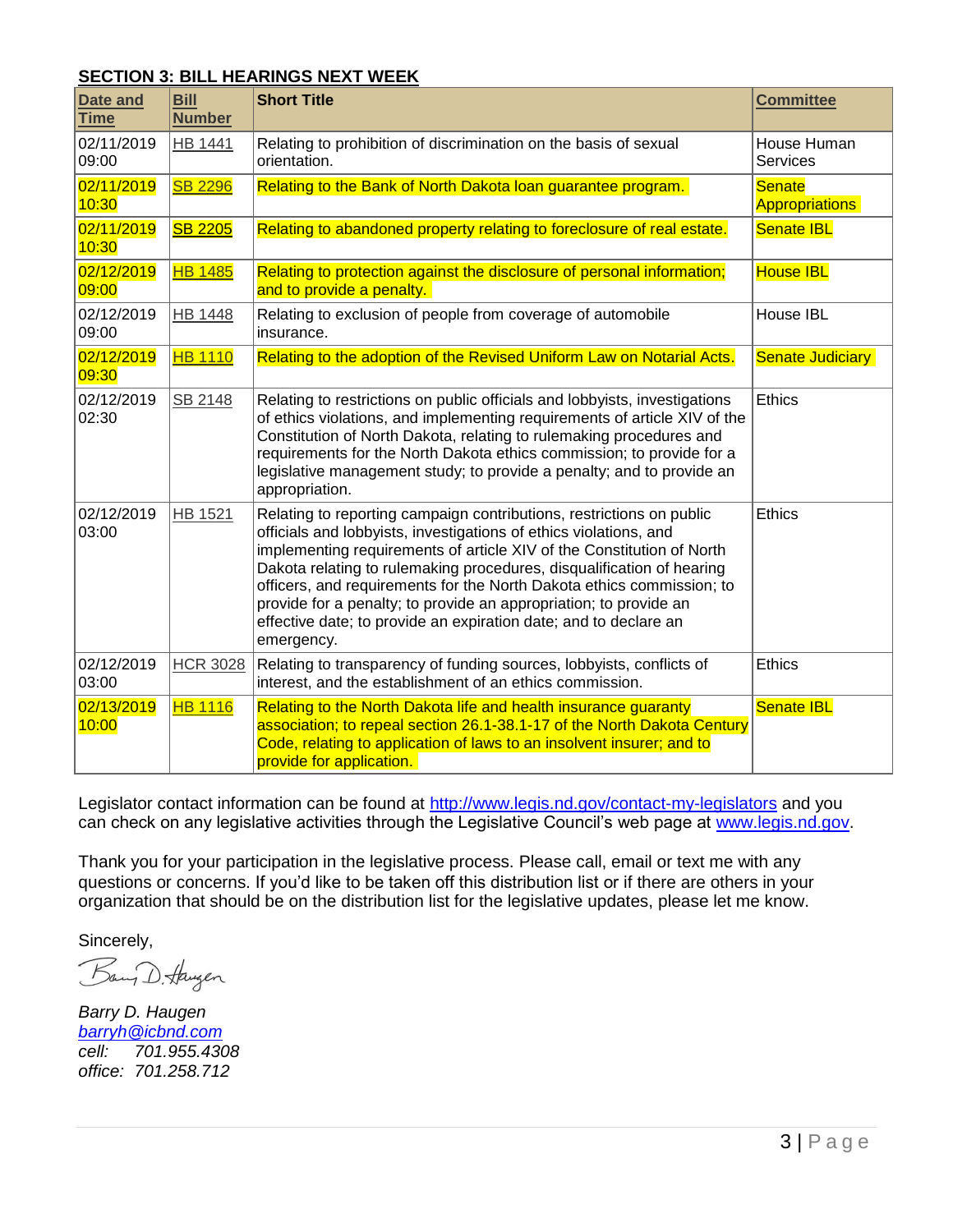

# **ICBND BILL TRACKING LIST**

| <b>Bill</b>    | <b>Status</b>                                                                                                                                        | <b>Title</b>                                                                                                                                                                                                                                                                                                                                                                                                                                                                                                                                                                                                    |
|----------------|------------------------------------------------------------------------------------------------------------------------------------------------------|-----------------------------------------------------------------------------------------------------------------------------------------------------------------------------------------------------------------------------------------------------------------------------------------------------------------------------------------------------------------------------------------------------------------------------------------------------------------------------------------------------------------------------------------------------------------------------------------------------------------|
| HB 1008        | House: INTRODUCED<br>01/18 H Committee Hearing - 09:00 AM<br>02/07 H Reported back amended, do pass,<br>amendment placed on calendar 21 0 0          | A BILL for an Act to provide an appropriation for<br>defraying the expenses of the department of<br>financial institutions.                                                                                                                                                                                                                                                                                                                                                                                                                                                                                     |
| <b>HB 1014</b> | House: INTRODUCED<br>01/17 H Committee Hearing - 02:00 PM<br>01/23 H Committee Hearing - 08:30 AM                                                    | A BILL for an Act to provide for an appropriation for<br>defraying the expenses of the industrial commission<br>and the agencies under the management of the<br>industrial commission; and to provide for a transfer.                                                                                                                                                                                                                                                                                                                                                                                           |
| HB 1018        | House: INTRODUCED<br>01/22 H Committee Hearing - 08:30 AM<br>01/22 H Committee Hearing - 01:30 PM                                                    | A BILL for an Act to provide an appropriation for<br>defraying the expenses of the department of<br>commerce; to provide exemptions; and to provide<br>for a transfer.                                                                                                                                                                                                                                                                                                                                                                                                                                          |
| HB 1019        | House: INTRODUCED<br>01/21 H Committee Hearing - 09:00 AM<br>01/21 H Committee Hearing - 01:30 PM                                                    | A BILL for an Act to provide an appropriation for<br>defraying the expenses of the state board for career<br>and technical education.                                                                                                                                                                                                                                                                                                                                                                                                                                                                           |
| HB 1035        | House: PASSED<br>02/04 H Reported back, do pass, place on calendar<br>10 3 1<br>02/07 H Second reading, passed, yeas 62 nays 28                      | Relating to initiated measures and election ballots.                                                                                                                                                                                                                                                                                                                                                                                                                                                                                                                                                            |
| HB 1043        | House: DEFEATED<br>01/09 H Reported back, do not pass, placed on<br>calendar 14 0 0<br>01/11 H Second reading, failed to pass, yeas 0 nays<br>88     | Relating to the exemption of an open blockchain<br>token from specified securities transactions and<br>dealings; and to amend and reenact section 10-04-<br>02, subsection 19 of section 13-09-02, and section<br>13-09-03 of the North Dakota Century Code, relating<br>to the definitions of an open blockchain token and<br>virtual currency and excluding an open blockchain<br>token and virtual currency from specified money<br>transmission requirements.                                                                                                                                               |
| HB 1045        | House: INTRODUCED<br>02/05 H Reported back amended, do pass,<br>amendment placed on calendar 10 4 0<br>02/06 H Amendment adopted, placed on calendar | Relating to electronic transaction definitions,<br>blockchain technology and smart contracts, number<br>of shareholders, and series limited liability<br>companies; relating to electronic transactions, filing<br>of an annual report by corporations engaged in<br>farming or ranching, Business Corporation Act<br>definitions, knowledge and notice, share certificates,<br>corporate voting list and voting trusts, acceptance of<br>shareholder act by the corporation, corporate<br>records, corporate dissolution procedure, and the<br>filing of an annual report by a publicly traded<br>corporation. |
| HB 1048        | House: PASSED<br>01/15 H Second reading, passed, yeas 92 nays 0<br>01/16 S Received from House                                                       | Relating to the use of distributed ledger<br>technologies and a pilot program.                                                                                                                                                                                                                                                                                                                                                                                                                                                                                                                                  |
| HB 1055        | House: PASSED                                                                                                                                        | Relating to motor vehicle body damage disclosure.                                                                                                                                                                                                                                                                                                                                                                                                                                                                                                                                                               |
|                |                                                                                                                                                      |                                                                                                                                                                                                                                                                                                                                                                                                                                                                                                                                                                                                                 |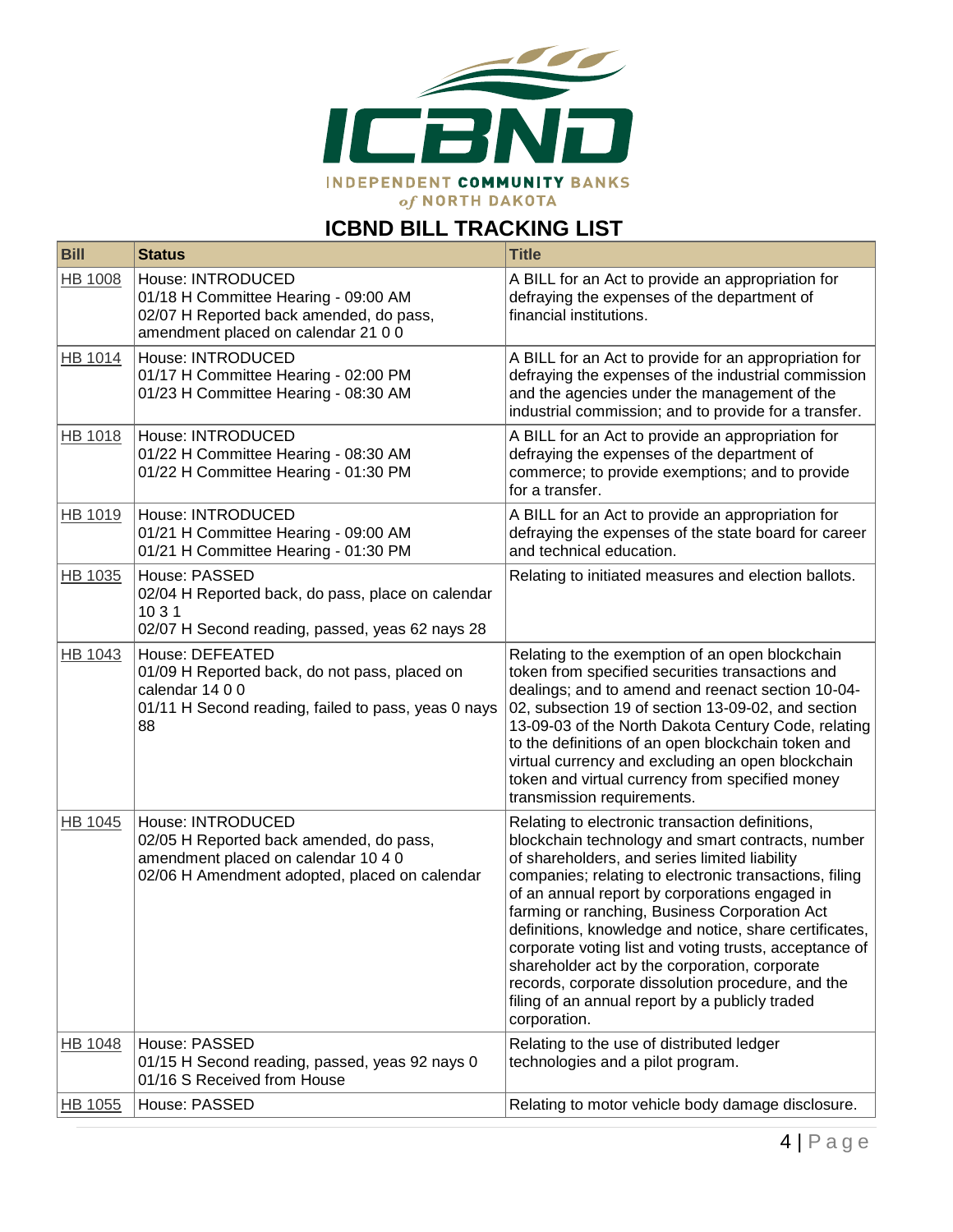|                | 01/15 H Second reading, passed, yeas 86 nays 6<br>01/16 S Received from House                                                                                               |                                                                                                                                                                                                                                                                                                                                                                   |
|----------------|-----------------------------------------------------------------------------------------------------------------------------------------------------------------------------|-------------------------------------------------------------------------------------------------------------------------------------------------------------------------------------------------------------------------------------------------------------------------------------------------------------------------------------------------------------------|
| <b>HB 1066</b> | House: INTRODUCED<br>02/06 H Amendment adopted<br>02/06 H Rereferred to Appropriations                                                                                      | Relating to infrastructure funds; to amend and<br>reenact subsection 5 of section 57-51-01 and<br>sections 57-51-15, 57-51.1-07.3, and 57-51.1-07.5<br>of the North Dakota Century Code, relating to oil<br>and gas tax revenue allocations; to provide a<br>continuing appropriation; to provide for a report; and<br>to provide an effective date.              |
| HB 1067        | House: PASSED<br>01/10 H Second reading, passed, yeas 85 nays 4<br>01/11 S Received from House                                                                              | Relating to municipal bid requirements and<br>certificates of indebtedness.                                                                                                                                                                                                                                                                                       |
| HB 1097        | House: PASSED<br>01/17 H Second reading, passed, yeas 56 nays 35<br>01/18 S Received from House                                                                             | Relating to Sunday closing laws and retail<br>agreements; and to repeal sections 12.1-30-01,<br>12.1-30-02, and 12.1-30-03 of the North Dakota<br>Century Code, relating to Sunday closing laws.                                                                                                                                                                  |
| HB 1106        | House: INTRODUCED<br>01/24 H Amendment adopted, placed on calendar<br>01/25 H Rereferred to Appropriations                                                                  | Relating to the establishment of an invisible<br>reinsurance pool for the individual health insurance<br>market; to amend and reenact subsection 2 of<br>section 26.1-03-17 of the North Dakota Century<br>Code, relating to premium taxes and credits for<br>insurance companies; to provide for a legislative<br>management study; and to declare an emergency. |
| <b>HB 1110</b> | House: PASSED<br>Senate: INTRODUCED<br>01/28 S Introduced, first reading, referred Judiciary<br>Committee<br>02/12 S Committee Hearing - 09:30 AM                           | Relating to the adoption of the Revised Uniform Law<br>on Notarial Acts; and to amend and reenact sections<br>11-18-15, 44-06.1-01, 44-06.1-03, 44-06.1-18, and<br>47-19-26 of the North Dakota Century Code, relating<br>to the adoption of the Revised Uniform Law on<br>Notarial Acts.                                                                         |
| HB 1116        | House: PASSED<br>Senate: INTRODUCED<br>02/04 S Introduced, first reading, referred Industry,<br><b>Business and Labor Committee</b><br>02/13 S Committee Hearing - 10:00 AM | Relating to the North Dakota life and health<br>insurance guaranty association; to repeal section<br>26.1-38.1-17 of the North Dakota Century Code,<br>relating to application of laws to an insolvent insurer;<br>and to provide for application.                                                                                                                |
| HB 1135        | House: INTRODUCED<br>01/03 H Introduced, first reading, referred Political<br><b>Subdivisions Committee</b><br>01/31 H Committee Hearing - 08:30 AM                         | Relating to parking spaces for the mobility impaired;<br>and to provide a penalty.                                                                                                                                                                                                                                                                                |
| HB 1165        | House: INTRODUCED<br>01/03 H Introduced, first reading, referred Political<br><b>Subdivisions Committee</b><br>02/07 H Committee Hearing - 10:30 AM                         | Relating to nonconforming structures.                                                                                                                                                                                                                                                                                                                             |
| <b>HB 1171</b> | House: INTRODUCED<br>02/05 H Reported back amended, do pass,<br>amendment placed on calendar 11 1 2<br>02/06 H Amendment adopted, placed on calendar                        | Relating to the development and implementation of<br>a skilled workforce student loan repayment program;<br>to provide a continuing appropriation; to provide for<br>a transfer; to provide an expiration date; and to<br>declare an emergency.                                                                                                                   |
| HB 1181        | House: PASSED<br>01/23 H Second reading, passed, yeas 89 nays 2<br>01/24 S Received from House                                                                              | Relating to the regulation of guaranteed asset<br>protection waivers; to provide a penalty; and to<br>provide for application.                                                                                                                                                                                                                                    |
| HB 1193        | House: INTRODUCED<br>01/03 H Introduced, first reading, referred Political<br><b>Subdivisions Committee</b><br>02/08 H Committee Hearing - 10:30 AM                         | Relating to a living wage mandate prohibition for<br>political subdivisions; and to provide for application.                                                                                                                                                                                                                                                      |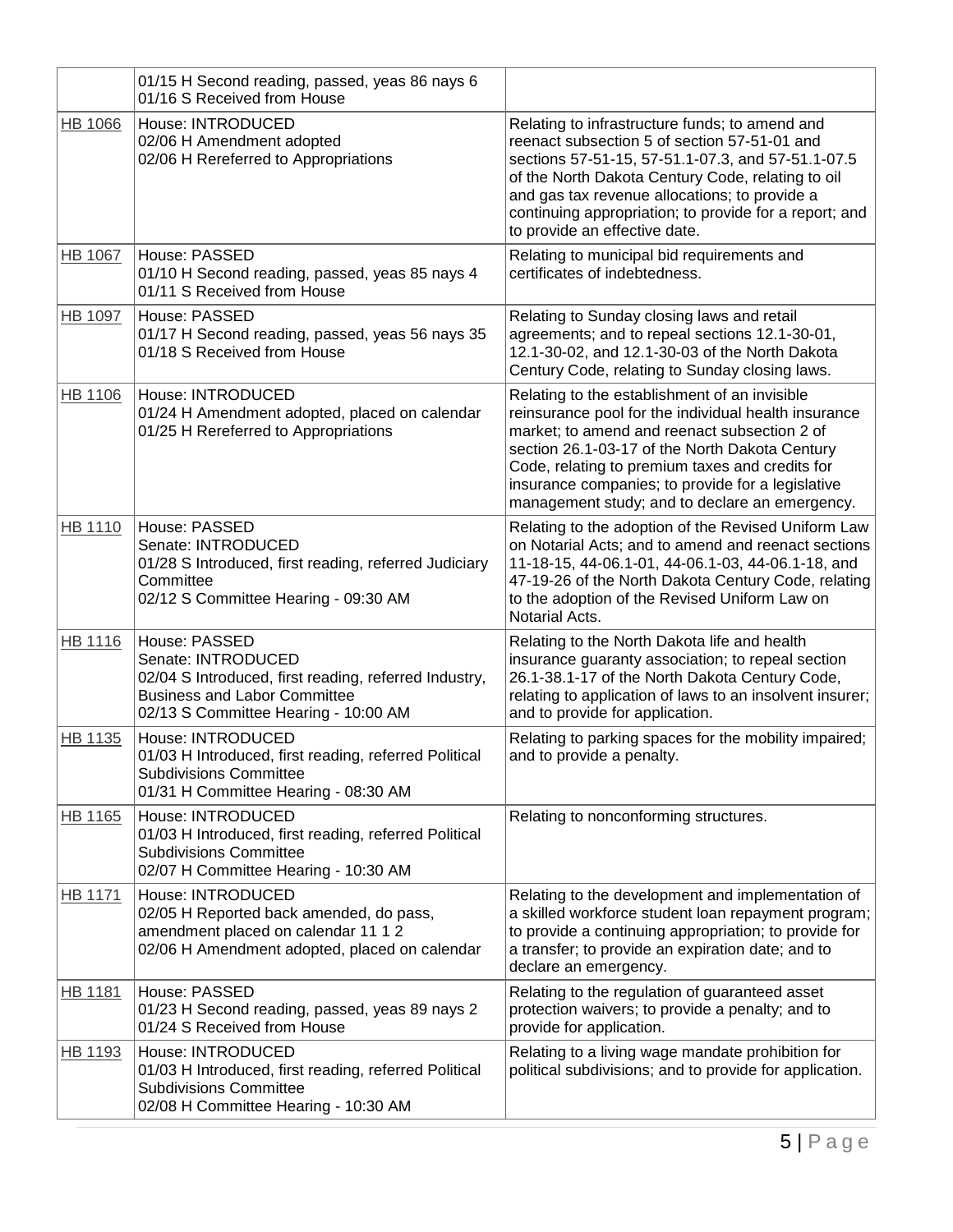| HB 1195        | House: PASSED<br>02/04 H Amendment adopted, placed on calendar<br>02/07 H Second reading, passed, yeas 90 nays 0                                  | Relating to customer contract clauses and the use<br>of certain marketing practices involving automatic<br>renewal; to provide a penalty; and to provide for<br>application.                                                                                                                                                                                                                                                                                                                                      |
|----------------|---------------------------------------------------------------------------------------------------------------------------------------------------|-------------------------------------------------------------------------------------------------------------------------------------------------------------------------------------------------------------------------------------------------------------------------------------------------------------------------------------------------------------------------------------------------------------------------------------------------------------------------------------------------------------------|
| <b>HB 1217</b> | House: DEFEATED<br>01/28 H Reported back, do not pass, placed on<br>calendar 10 4 0<br>01/31 H Second reading, failed to pass, yeas 24<br>nays 67 | Relating to competition between the government<br>and private industry and to require a report to the<br>legislative management.                                                                                                                                                                                                                                                                                                                                                                                  |
| <b>HB 1218</b> | House: DEFEATED<br>01/25 H Reported back, do not pass, placed on<br>calendar 11 0 3<br>01/29 H Second reading, failed to pass, yeas 3 nays<br>90  | Relating to consumer towing protection; to amend<br>and reenact sections 23.1-15-03, 23.1-15-05, 39-26-<br>04, 39-26-06, 39-26-07, and subsection 2 of section<br>39-26-08 of the North Dakota Century Code, relating<br>to custody of abandoned vehicles, notice to owners<br>of abandoned vehicles, and right to reclaim an<br>abandoned vehicle; to provide a penalty; and to<br>provide an effective date.                                                                                                    |
| <b>HB 1220</b> | House: INTRODUCED<br>01/03 H Introduced, first reading, referred Agriculture<br>Committee<br>01/31 H Committee Hearing - 09:00 AM                 | Relating to priority of agricultural supplier liens; and<br>to provide for application.                                                                                                                                                                                                                                                                                                                                                                                                                           |
| <b>HB 1222</b> | House: INTRODUCED<br>01/30 H Committee Hearing - 09:00 AM<br>02/04 H Reported back, do not pass, placed on<br>calendar 10 3 1                     | Relating to the elimination of individual and<br>corporate income tax and the imposition of a flat<br>individual and corporate income tax at a rate of one<br>percent; to repeal sections 40-57.1-04, 40-57.1-<br>04.4, 40-63-04, 40-63-06, 40-63-07, 40-63-09, and<br>40-63-10 and chapters 52-02.1, 57-38, 57-38.1, 57-<br>38.3, 57-38.4, 57-38.5, and 57-38.6 of the North<br>Dakota Century Code, relating to the elimination of<br>individual and corporate income tax; and to provide<br>an effective date. |
| HB 1235        | House: INTRODUCED<br>01/16 H Committee Hearing - 10:00 AM<br>02/05 H Reported back, do not pass, placed on<br>calendar 12 2 0                     | Relating to a corporate income tax credit and an<br>employer deduction for reimbursement of employee<br>child care expenditures; and to provide an effective<br>date.                                                                                                                                                                                                                                                                                                                                             |
| HB 1241        | House: INTRODUCED<br>02/04 H Reported back, do not pass, placed on<br>calendar 10 4 0<br>02/05 H Rereferred to Finance and Taxation               | Relating to an individual income tax deduction for<br>contributions made to a first-time home buyer<br>savings account; and to provide an effective date.                                                                                                                                                                                                                                                                                                                                                         |
| HB 1243        | House: DEFEATED<br>01/25 H Reported back, do not pass, placed on<br>calendar 10 4 0<br>01/30 H Second reading, failed to pass, yeas 12<br>nays 80 | Relating to recording of easements.                                                                                                                                                                                                                                                                                                                                                                                                                                                                               |
| HB 1251        | House: PASSED<br>01/21 H Second reading, passed, yeas 73 nays 15<br>01/22 S Received from House                                                   | Relating to property disclosure requirements.                                                                                                                                                                                                                                                                                                                                                                                                                                                                     |
| HB 1253        | House: INTRODUCED<br>01/03 H Introduced, first reading, referred Judiciary<br>Committee<br>01/15 H Committee Hearing - 09:35 AM                   | Relating to a criminal conviction and state<br>licensure.                                                                                                                                                                                                                                                                                                                                                                                                                                                         |
| HB 1263        | House: PASSED<br>02/01 H Second reading, passed, yeas 86 nays 5,<br>Emergency clause carried                                                      | Relating to right of an owner to reclaim an<br>abandoned vehicle; to amend and reenact sections<br>23.1-15-01, 23.1-15-03, 23.1-15-05, 23.1-15-06,                                                                                                                                                                                                                                                                                                                                                                |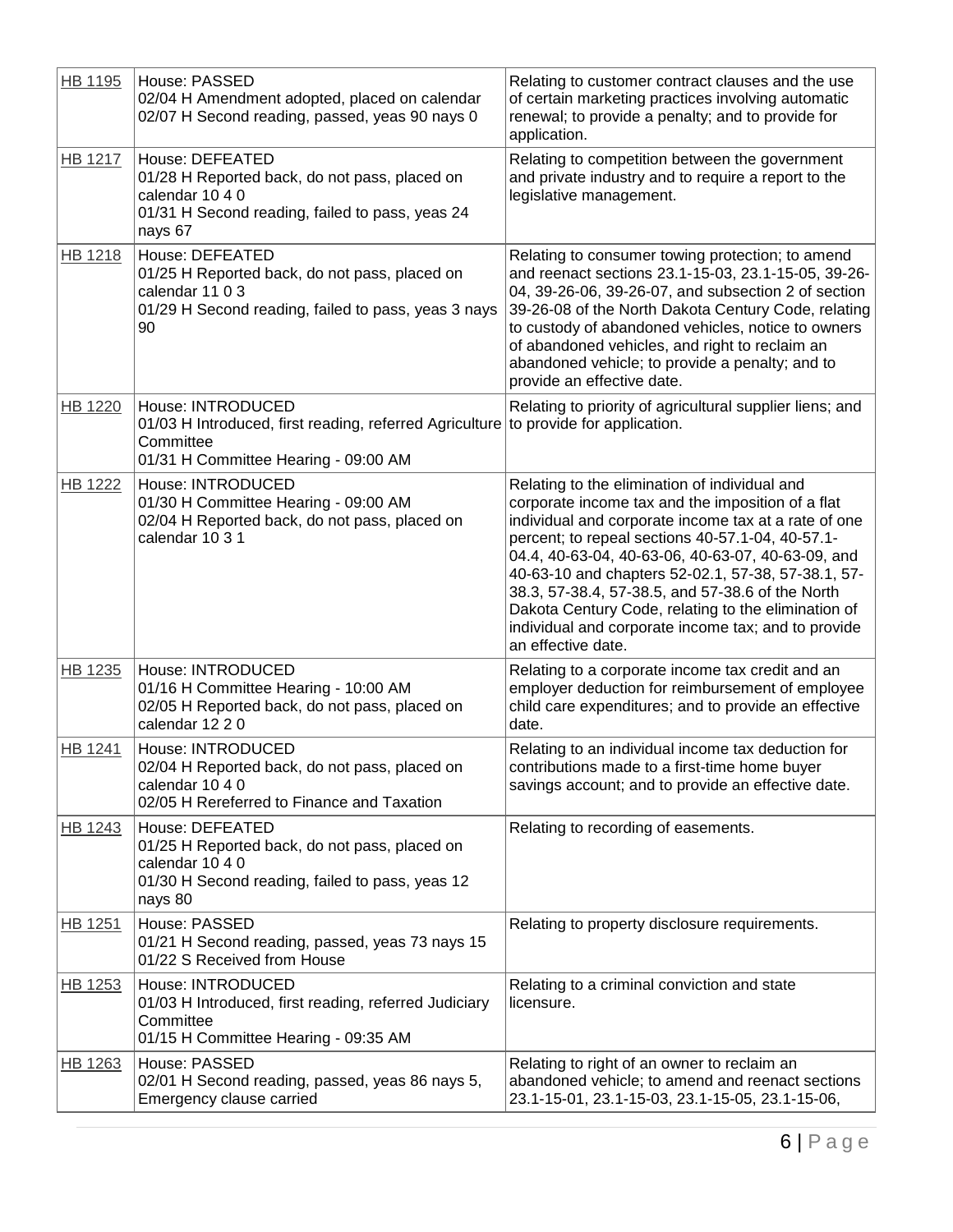|                | 02/04 S Received from House                                                                                                                           | 23.1-15-07, 39-26-02, and 39-26-06 of the North<br>Dakota Century Code, relating to custody and<br>disposition of abandoned motor vehicles; to provide<br>a penalty; and to declare an emergency.                                                                                                              |
|----------------|-------------------------------------------------------------------------------------------------------------------------------------------------------|----------------------------------------------------------------------------------------------------------------------------------------------------------------------------------------------------------------------------------------------------------------------------------------------------------------|
| HB 1293        | House: INTRODUCED<br>02/06 H Committee Hearing - 11:00 AM<br>02/07 H Reported back amended, do not pass,<br>placed on calendar 13 1 0                 | Relating to retail business leases or agreements; to<br>amend and reenact subsection 2 of section 14-02.4-<br>03 and section 34-06-05.1 of the North Dakota<br>Century Code, relating to employer's discriminatory<br>practices and one day of rest; and to provide a<br>contingent effective date.            |
| HB 1317        | House: DEFEATED<br>01/25 H Reported back, do not pass, placed on<br>calendar 1301<br>01/29 H Second reading, failed to pass, yeas 19<br>nays 74       | Relating to the restriction on the possession of a<br>firearm or dangerous weapon.                                                                                                                                                                                                                             |
| HB 1340        | House: WITHDRAWN<br>01/14 H Request return from committee<br>01/14 H Withdrawn from further consideration                                             | Relating to the period of property tax delinquency<br>before foreclosure of a tax lien; to provide for<br>application; and to provide an effective date.                                                                                                                                                       |
| HB 1371        | House: INTRODUCED<br>01/22 H Committee Hearing - 09:15 AM<br>02/07 H Reported back amended, do not pass,<br>placed on calendar 12 0 2                 | Relating to new hire reporting of independent<br>contractors; and to provide an effective date.                                                                                                                                                                                                                |
| HB 1407        | House: INTRODUCED<br>01/14 H Introduced, first reading, referred<br><b>Transportation Committee</b><br>02/07 H Committee Hearing - 09:45 AM           | Relating to salvage certificates of title.                                                                                                                                                                                                                                                                     |
| HB 1441        | House: INTRODUCED<br>01/14 H Introduced, first reading, referred Human<br><b>Services Committee</b><br>02/11 H Committee Hearing - 09:00 AM           | Relating to prohibition of discrimination on the basis<br>of sexual orientation.                                                                                                                                                                                                                               |
| HB 1448        | House: INTRODUCED<br>02/01 H Rereferred to Industry, Business and Labor<br>02/12 H Committee Hearing - 09:00 AM                                       | Relating to exclusion of people from coverage of<br>automobile insurance.                                                                                                                                                                                                                                      |
| <b>HB 1467</b> | House: INTRODUCED<br>02/01 H Reported back, do pass 12 0 2<br>02/01 H Rereferred to Appropriations                                                    | Relating to the definition of agriculture<br>commissioner; relating to moving the authority over<br>grain, grain buyers, warehousing, deposits, and<br>warehousemen from the public service commission<br>to the agriculture commissioner; to provide a<br>penalty; and to provide a continuing appropriation. |
| HB 1475        | House: PASSED<br>02/04 H Reported back, do pass, place on calendar<br>950<br>02/07 H Second reading, passed, yeas 77 nays 13                          | Relating to an income tax exclusion for employee<br>education assistance provided by an employer; and<br>to provide an effective date.                                                                                                                                                                         |
| HB 1481        | House: INTRODUCED<br>02/06 H Reported back amended, do not pass,<br>placed on calendar 10 4 0<br>02/07 H Amendment adopted, placed on calendar        | Relating to determination of the true and full<br>valuation of property; and to provide an effective<br>date.                                                                                                                                                                                                  |
| HB 1485        | House: INTRODUCED<br>02/06 H Committee Hearing - 09:00 AM<br>02/12 H Committee Hearing - 09:00 AM                                                     | Relating to protection against the disclosure of<br>personal information; and to provide a penalty.                                                                                                                                                                                                            |
| HB 1486        | House: INTRODUCED<br>01/14 H Introduced, first reading, referred<br>Government and Veterans Affairs Committee<br>02/07 H Committee Hearing - 08:00 AM | Relating to designating central standard time as the<br>official standard time for North Dakota.                                                                                                                                                                                                               |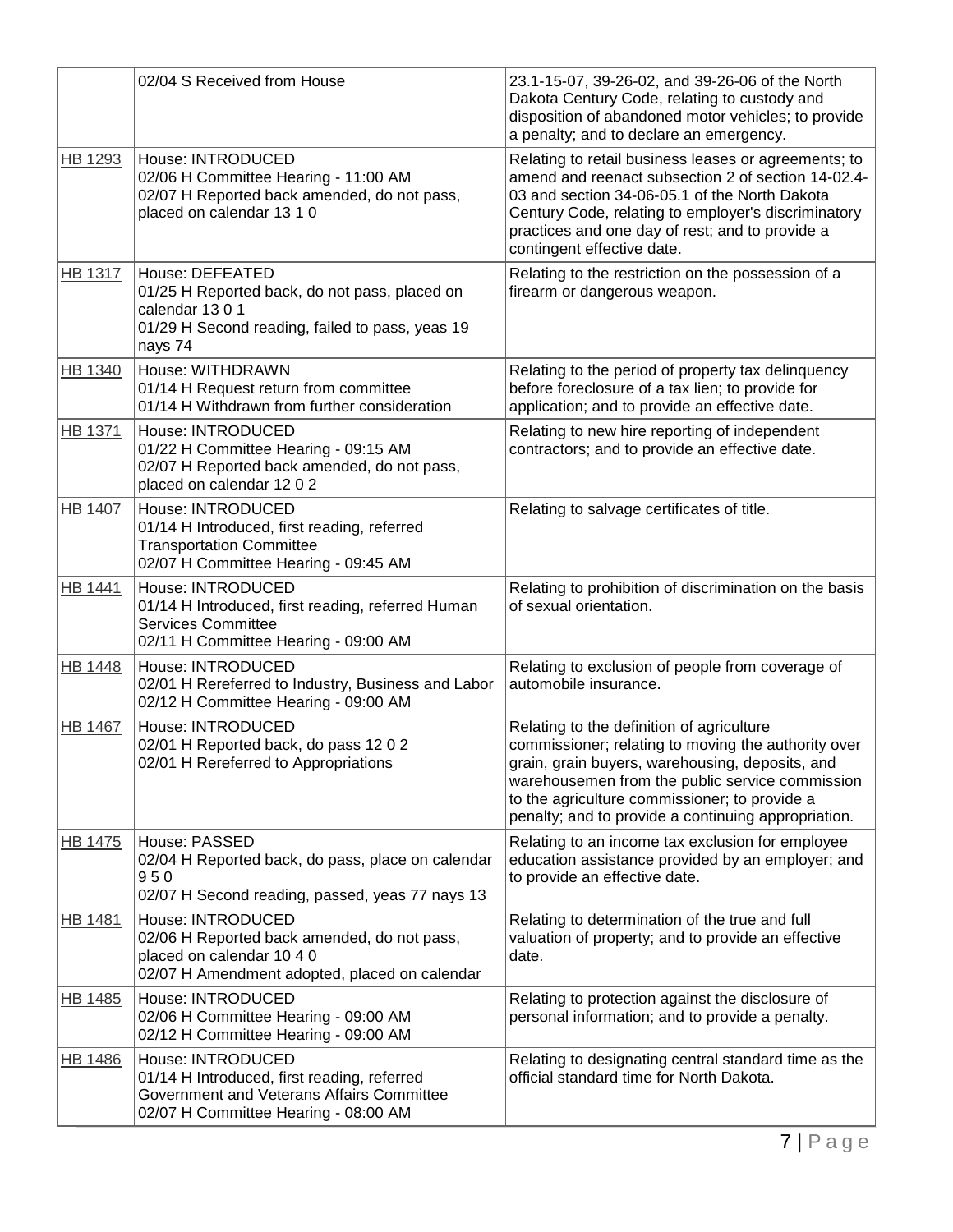| <b>HB 1494</b> | House: DEFEATED<br>02/01 H Amendment adopted, placed on calendar<br>02/06 H Second reading, failed to pass, yeas 6 nays<br>86                        | Relating to interest rates set by the Bank of North<br>Dakota.                                                                                                                                                                                                                                                                                                                                                                                                                                                                                                                                                                                                                                                                                                                 |
|----------------|------------------------------------------------------------------------------------------------------------------------------------------------------|--------------------------------------------------------------------------------------------------------------------------------------------------------------------------------------------------------------------------------------------------------------------------------------------------------------------------------------------------------------------------------------------------------------------------------------------------------------------------------------------------------------------------------------------------------------------------------------------------------------------------------------------------------------------------------------------------------------------------------------------------------------------------------|
| HB 1509        | House: DEFEATED<br>01/30 H Reported back, do not pass, placed on<br>calendar 9 3 2<br>02/05 H Second reading, failed to pass, yeas 17<br>nays 75     | Relating to a paid family medical leave program; to<br>provide an appropriation; and to provide for a<br>transfer.                                                                                                                                                                                                                                                                                                                                                                                                                                                                                                                                                                                                                                                             |
| HB 1513        | House: INTRODUCED<br>02/05 H Reported back amended, do pass,<br>amendment placed on calendar 13 0 1<br>02/06 H Amendment adopted, placed on calendar | Relating to individual income tax credits that may be<br>claimed by a taxpayer; to repeal sections 57-38-<br>01.20, 57-38-01.24, and 57-38-01.25 of the North<br>Dakota Century Code, relating to the family care tax<br>credit, internship employment tax credit, and<br>workforce recruitment tax credit; and to provide an<br>effective date.                                                                                                                                                                                                                                                                                                                                                                                                                               |
| HB 1521        | House: INTRODUCED<br>02/07 H Committee Hearing - 03:00 PM<br>02/12 H Committee Hearing - 03:00 PM                                                    | Relating to reporting campaign contributions,<br>restrictions on public officials and lobbyists,<br>investigations of ethics violations, and implementing<br>requirements of article XIV of the Constitution of<br>North Dakota relating to rulemaking procedures,<br>disqualification of hearing officers, and requirements<br>for the North Dakota ethics commission; to provide<br>for a penalty; to provide an appropriation; to provide<br>an effective date; to provide an expiration date; and<br>to declare an emergency.                                                                                                                                                                                                                                              |
| HB 1524        | House: INTRODUCED<br>02/05 H Reported back amended, do pass,<br>amendment placed on calendar 14 0 0<br>02/06 H Amendment adopted, placed on calendar | Relating to the regulation of data brokers; and to<br>provide a penalty.                                                                                                                                                                                                                                                                                                                                                                                                                                                                                                                                                                                                                                                                                                       |
| HB 1530        | House: INTRODUCED<br>02/05 H Committee Hearing - 09:00 AM<br>02/06 H Reported back, do pass, place on calendar<br>1121                               | Relating to an income tax rate reduction fund and<br>the transfer of legacy fund earnings; to repeal<br>chapter 57-38 of the North Dakota Century Code,<br>relating to the income tax; to provide a continuing<br>appropriation; to provide an exemption; to provide<br>an effective date; and to declare an emergency.                                                                                                                                                                                                                                                                                                                                                                                                                                                        |
| SB 2075        | Senate: PASSED<br>01/14 S Second reading, passed, yeas 47 nays 0<br>01/15 H Received from Senate                                                     | Relating to appraisal management companies.                                                                                                                                                                                                                                                                                                                                                                                                                                                                                                                                                                                                                                                                                                                                    |
| SB 2093        | Senate: PASSED<br>01/09 S Second reading, passed, yeas 47 nays 0<br>01/10 H Received from Senate                                                     | Relating to the examination of technology service<br>providers, the capital requirement for trust<br>companies, the examination of trust companies, the<br>definition of a financial institution, surety bond<br>requirements for money brokers and collection<br>agencies, notice requirement for deferred<br>presentment service providers, fees for money<br>transmitters, and reporting requirements for debt-<br>settlement providers; and to repeal sections 13-<br>04.1-05.1, 13-05-05.2, 13-08-05.2, and 13-09-10.1<br>of the North Dakota Century Code, relating to<br>automatic renewal of license in 2009 for money<br>brokers, automatic renewal of license in 2014 for<br>collection agencies, deferred presentment service<br>providers, and money transmitters. |
| SB 2098        | Senate: PASSED                                                                                                                                       | Relating to the Bank of North Dakota residential                                                                                                                                                                                                                                                                                                                                                                                                                                                                                                                                                                                                                                                                                                                               |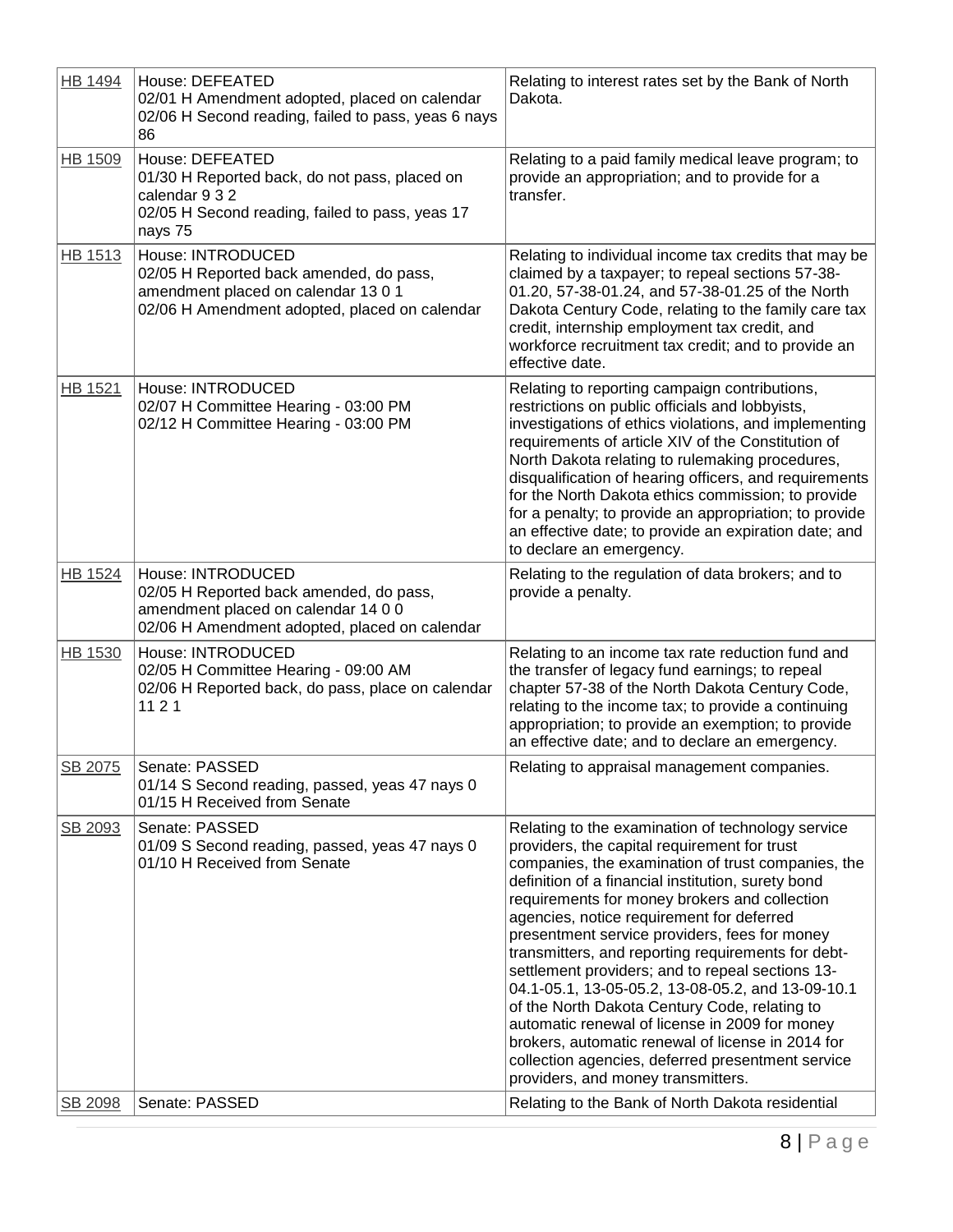|         | 01/10 S Second reading, passed, yeas 47 nays 0,<br>Emergency clause carried<br>01/11 H Received from Senate                                                | mortgage loan program; and to declare an<br>emergency.                                                                                                                                                                                                                                                                                                                                                  |
|---------|------------------------------------------------------------------------------------------------------------------------------------------------------------|---------------------------------------------------------------------------------------------------------------------------------------------------------------------------------------------------------------------------------------------------------------------------------------------------------------------------------------------------------------------------------------------------------|
| SB 2099 | Senate: PASSED<br>01/14 S Second reading, passed, yeas 47 nays 0,<br>Emergency clause carried<br>01/15 H Received from Senate                              | Relating to the medical facility infrastructure loan<br>fund; and to declare an emergency.                                                                                                                                                                                                                                                                                                              |
| SB 2104 | Senate: DEFEATED<br>01/30 S Reported back, do not pass, placed on<br>calendar 600<br>01/31 S Second reading, failed to pass, yeas 3 nays<br>42             | Relating to the state's share of oil and gas taxes;<br>and to provide an effective date.                                                                                                                                                                                                                                                                                                                |
| SB 2111 | Senate: PASSED<br>01/09 S Second reading, passed, yeas 47 nays 0<br>01/10 H Received from Senate                                                           | Relating to electronic remittal of funds withheld<br>under an income withholding order and new hire<br>reporting; and to provide for an effective date.                                                                                                                                                                                                                                                 |
| SB 2115 | Senate: INTRODUCED<br>01/25 S Rereferred to Appropriations<br>01/30 S Committee Hearing - 11:00 AM                                                         | Relating to child support; to repeal section 14-09-<br>09.37 of the North Dakota Century Code, relating to<br>child support; and to provide a continuing<br>appropriation.                                                                                                                                                                                                                              |
| SB 2116 | Senate: DEFEATED<br>01/30 S Reported back, do not pass, placed on<br>calendar 7 0 0<br>01/31 S Second reading, failed to pass, yeas 2 nays<br>43           | Relating to the infrastructure revolving loan fund.                                                                                                                                                                                                                                                                                                                                                     |
| SB 2130 | Senate: PASSED<br>02/05 S Second reading, passed, yeas 42 nays 4<br>02/06 H Received from Senate                                                           | Relating to state agency fees.                                                                                                                                                                                                                                                                                                                                                                          |
| SB 2148 | Senate: INTRODUCED<br>02/06 S Committee Hearing - 02:30 PM<br>02/12 S Committee Hearing - 02:30 PM                                                         | Relating to restrictions on public officials and<br>lobbyists, investigations of ethics violations, and<br>implementing requirements of article XIV of the<br>Constitution of North Dakota relating to rulemaking<br>procedures and requirements for the North Dakota<br>ethics commission; to provide for a legislative<br>management study; to provide a penalty; and to<br>provide an appropriation. |
| SB 2179 | Senate: PASSED<br>01/28 S Second reading, passed, yeas 45 nays 0<br>01/29 H Received from Senate                                                           | Relating to the prevention of financial exploitation;<br>and to amend and reenact section 6-08.1-03 of the<br>North Dakota Century Code, relating to a financial<br>institution's duty of confidentiality.                                                                                                                                                                                              |
| SB 2197 | Senate: PASSED<br>01/28 S Second reading, passed, yeas 45 nays 0<br>01/29 H Received from Senate                                                           | Relating to loans for family farmers.                                                                                                                                                                                                                                                                                                                                                                   |
| SB 2205 | Senate: INTRODUCED<br>01/11 S Introduced, first reading, referred Industry,<br><b>Business and Labor Committee</b><br>02/11 S Committee Hearing - 10:30 AM | Relating to abandoned property; and to amend and<br>reenact sections 28-23-11, 32-19-18, 32-19-19, 32-<br>19-23, and 32-19-27 of the North Dakota Century<br>Code, relating to foreclosure of real estate.                                                                                                                                                                                              |
| SB 2214 | Senate: PASSED<br>02/06 S Amendment adopted, placed on calendar<br>02/07 S Second reading, passed, yeas 47 nays 0                                          | Relating to debt service payments; to amend and<br>reenact sections 6-09.4-06, 6-09.4-10, and 15.1-36-<br>06 of the North Dakota Century Code, relating to<br>borrowing and lending authority, reserve funds, and<br>school construction loans; to authorize the use of<br>funds; to provide a bond issuance limitation; and to<br>provide an appropriation.                                            |
| SB 2219 | Senate: DEFEATED                                                                                                                                           | Relating to the confidentiality of social security                                                                                                                                                                                                                                                                                                                                                      |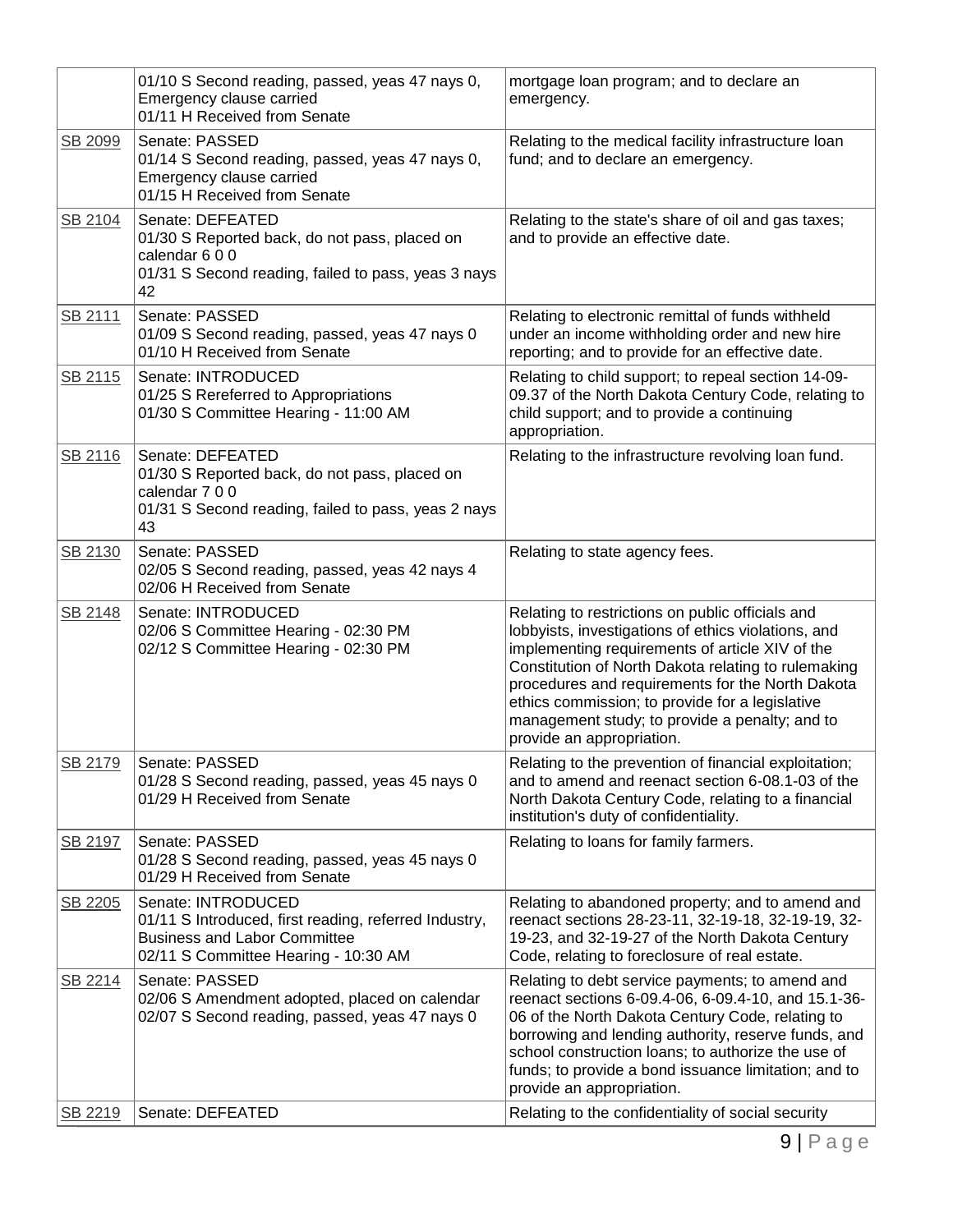|         | 01/25 S Amendment adopted, placed on calendar<br>01/28 S Second reading, failed to pass, yeas 16<br>nays 29                                       | numbers; to amend and reenact sections 51-22-01,<br>51-22-02, and 51-22-03 of the North Dakota Century<br>Code, relating to data processing information<br>confidentiality; and to provide a penalty.                                                                                                                                                                                                                                                                                                                   |
|---------|---------------------------------------------------------------------------------------------------------------------------------------------------|-------------------------------------------------------------------------------------------------------------------------------------------------------------------------------------------------------------------------------------------------------------------------------------------------------------------------------------------------------------------------------------------------------------------------------------------------------------------------------------------------------------------------|
| SB 2237 | Senate: DEFEATED<br>01/24 S Reported back, do not pass, placed on<br>calendar 5 1 0<br>01/28 S Second reading, failed to pass, yeas 13<br>nays 32 | Relating to a corporate income tax credit and an<br>employer deduction for reimbursement of employee<br>child care expenditures; and to provide an effective<br>date.                                                                                                                                                                                                                                                                                                                                                   |
| SB 2252 | Senate: DEFEATED<br>01/29 S Reported back, do not pass, placed on<br>calendar 5 0 1<br>01/30 S Second reading, failed to pass, yeas 6 nays<br>39  | Relating to deferred presentment service transaction<br>fees; to provide a penalty; and to provide for<br>application.                                                                                                                                                                                                                                                                                                                                                                                                  |
| SB 2262 | Senate: PASSED<br>01/24 S Second reading, passed, yeas 47 nays 0<br>01/25 H Received from Senate                                                  | Relating to the use and possession of re-encoders<br>and scanning devices; to amend and reenact<br>section 12.1-23-11 of the North Dakota Century<br>Code, relating to the unauthorized use of personal<br>identifying information; to repeal section 12.1-23-17<br>of the North Dakota Century Code, relating to the<br>unlawful skimming of credit, debit, or other electronic<br>payment cards; and to provide a penalty.                                                                                            |
| SB 2271 | Senate: INTRODUCED<br>01/22 S Rereferred to Appropriations<br>01/30 S Committee Hearing - 08:30 AM                                                | Relating to the housing incentive fund; to provide a<br>transfer; and to provide an appropriation.                                                                                                                                                                                                                                                                                                                                                                                                                      |
| SB 2275 | Senate: INTRODUCED<br>01/17 S Rereferred to Finance and Taxation<br>01/22 S Committee Hearing - 02:30 PM                                          | Relating to the essential infrastructure revolving loan<br>fund debt repayments; relating to the essential<br>infrastructure revolving loan fund, public finance<br>agency definitions, borrowing and lending authority,<br>and reserve funds; to repeal section 61-02-78 of the<br>North Dakota Century Code, relating to a revolving<br>loan fund for water projects; to provide a transfer; to<br>provide a continuing appropriation; to provide a<br>bond issuance limitation; and to provide an effective<br>date. |
| SB 2282 | Senate: INTRODUCED<br>01/14 S Introduced, first reading, referred<br><b>Appropriations Committee</b><br>01/31 S Committee Hearing - 02:30 PM      | Relating to legacy fund earnings; to provide for a<br>report to the legislative management; and to provide<br>an appropriation.                                                                                                                                                                                                                                                                                                                                                                                         |
| SB 2296 | Senate: PASSED<br>02/06 H Received from Senate<br>02/11 S Committee Hearing - 10:30 AM                                                            | Relating to the Bank of North Dakota loan guarantee<br>program.                                                                                                                                                                                                                                                                                                                                                                                                                                                         |
| SB 2302 | Senate: DEFEATED<br>01/30 S Reported back, do not pass, placed on<br>calendar 5 1 0<br>01/31 S Second reading, failed to pass, yeas 11<br>nays 34 | Relating to an income tax credit for contributions to<br>the housing incentive fund; and to provide an<br>effective date.                                                                                                                                                                                                                                                                                                                                                                                               |
| SB 2303 | Senate: DEFEATED<br>01/25 S Amendment failed<br>01/25 S Second reading, failed to pass, yeas 20<br>nays 27                                        | Relating to prohibition of discrimination on the basis<br>of sexual orientation.                                                                                                                                                                                                                                                                                                                                                                                                                                        |
| SB 2346 | Senate: INTRODUCED<br>01/21 S Introduced, first reading, referred Agriculture<br>Committee                                                        | Relating to records confidentiality for<br>warehousemen and grain buyers and assessment<br>refunds for grain producers, relating to warehouse                                                                                                                                                                                                                                                                                                                                                                           |